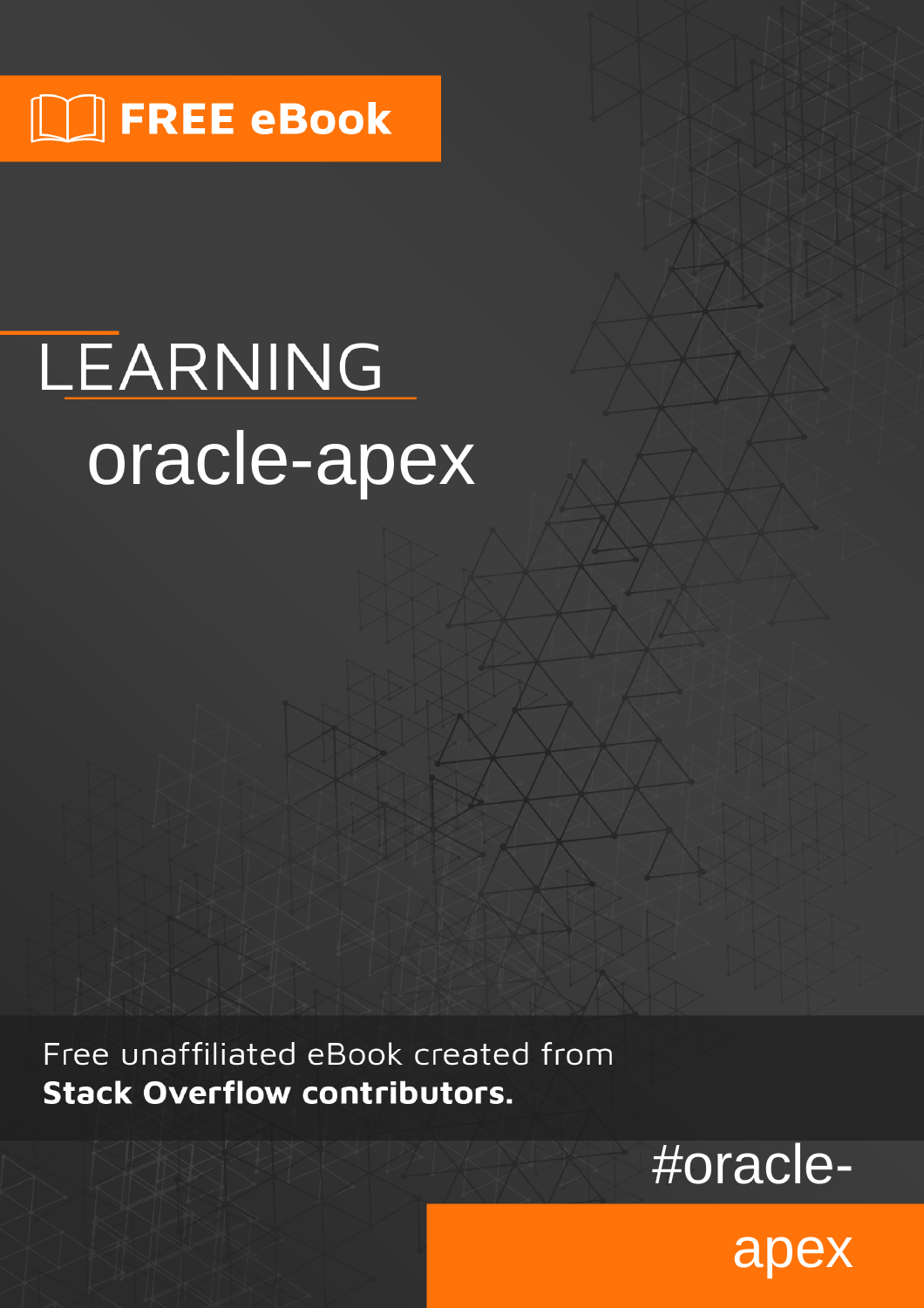## **Table of Contents**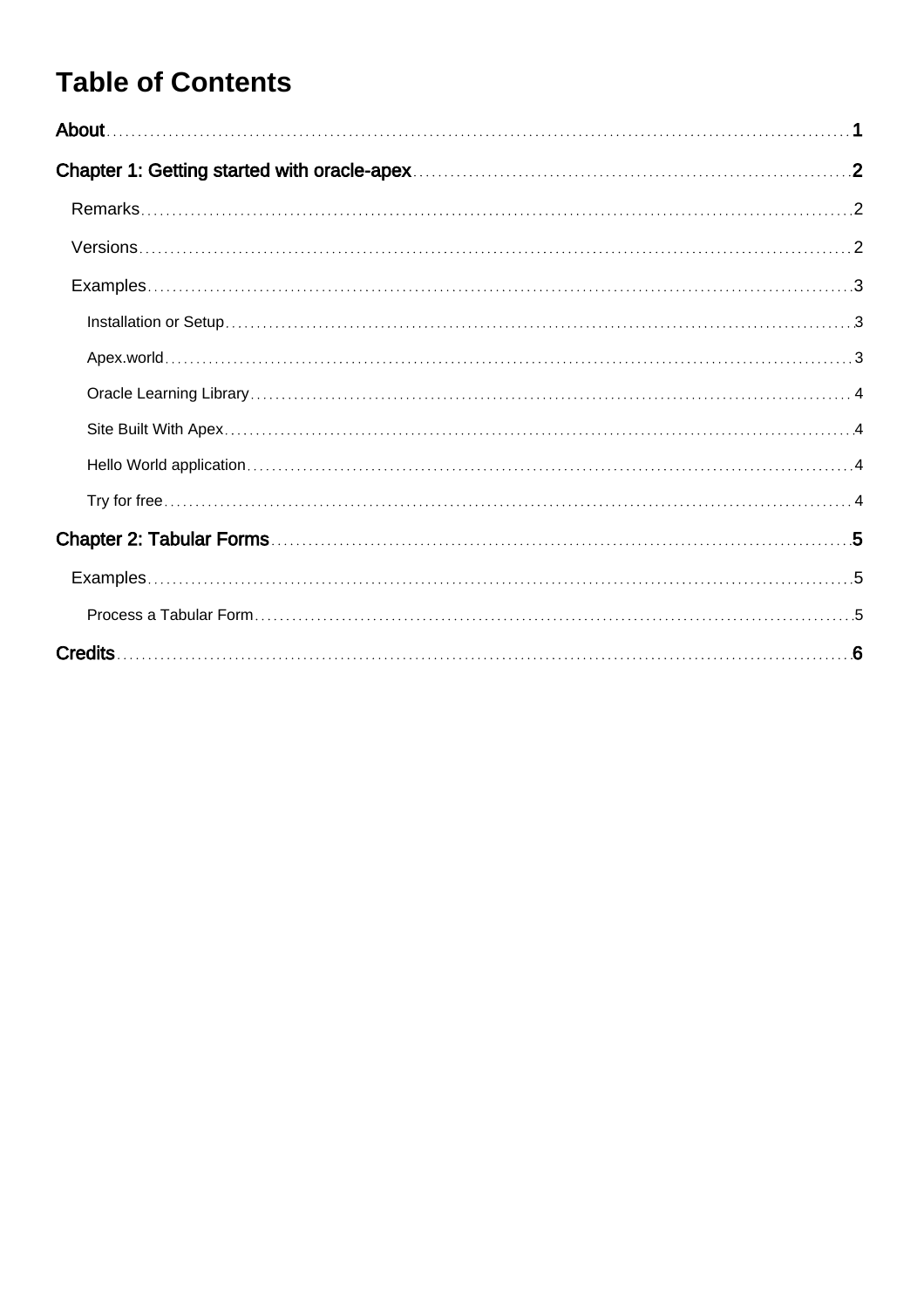<span id="page-2-0"></span>

You can share this PDF with anyone you feel could benefit from it, downloaded the latest version from: [oracle-apex](http://riptutorial.com/ebook/oracle-apex)

It is an unofficial and free oracle-apex ebook created for educational purposes. All the content is extracted from [Stack Overflow Documentation,](https://archive.org/details/documentation-dump.7z) which is written by many hardworking individuals at Stack Overflow. It is neither affiliated with Stack Overflow nor official oracle-apex.

The content is released under Creative Commons BY-SA, and the list of contributors to each chapter are provided in the credits section at the end of this book. Images may be copyright of their respective owners unless otherwise specified. All trademarks and registered trademarks are the property of their respective company owners.

Use the content presented in this book at your own risk; it is not guaranteed to be correct nor accurate, please send your feedback and corrections to [info@zzzprojects.com](mailto:info@zzzprojects.com)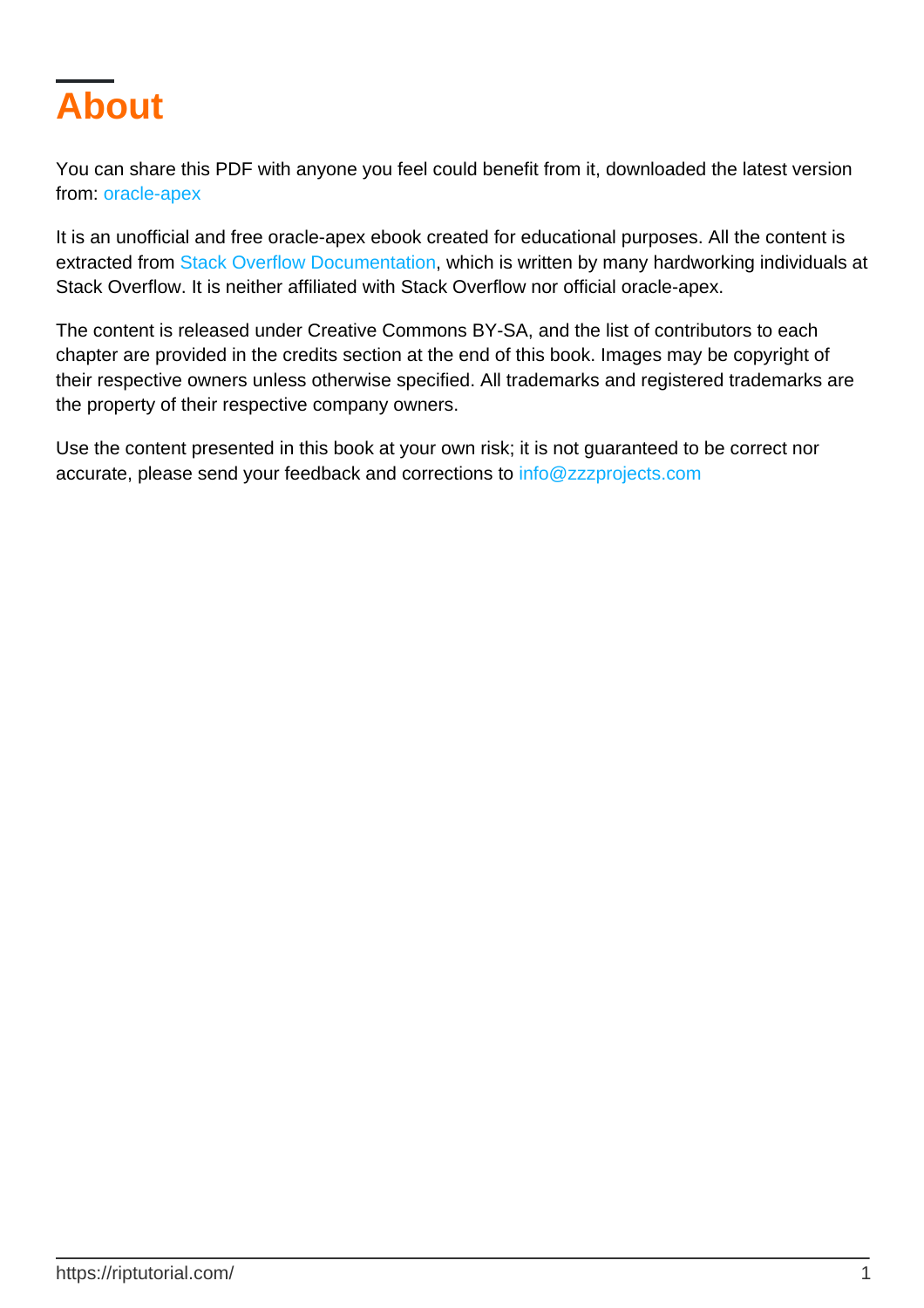# <span id="page-3-0"></span>**Chapter 1: Getting started with oracle-apex**

## <span id="page-3-1"></span>**Remarks**

This section provides an overview of what oracle-apex is, and why a developer might want to use it.

It should also mention any large subjects within oracle-apex, and link out to the related topics. Since the Documentation for oracle-apex is new, you may need to create initial versions of those related topics.

## <span id="page-3-2"></span>**Versions**

| <b>Version</b> | <b>Product Name</b>        | <b>Released</b> |
|----------------|----------------------------|-----------------|
| 1.5            | <b>HTML DB</b>             | 2004-01-01      |
| 1.6            | <b>HTML DB</b>             | 2004-06-01      |
| 2.0            | <b>HTML DB</b>             | 2005-01-01      |
| 2.1            | <b>Application Express</b> | 2006-01-01      |
| 2.2            | <b>Application Express</b> | 2006-06-01      |
| 3.0            | <b>Application Express</b> | 2007-01-01      |
| 3.0.1          | <b>Application Express</b> | 2007-07-01      |
| 3.1            | <b>Application Express</b> | 2008-03-01      |
| 3.2            | <b>Application Express</b> | 2009-01-01      |
| 4.0            | <b>Application Express</b> | 2010-06-01      |
| 4.1            | <b>Application Express</b> | 2011-08-01      |
| 4.1.1          | <b>Application Express</b> | 2012-02-01      |
| 4.2            | <b>Application Express</b> | 2012-10-01      |
| 4.2.1          | <b>Application Express</b> | 2012-12-01      |
| 4.2.2          | <b>Application Express</b> | 2013-04-01      |
| 4.2.3          | <b>Application Express</b> | 2013-09-01      |
| 4.2.4          | <b>Application Express</b> | 2013-12-01      |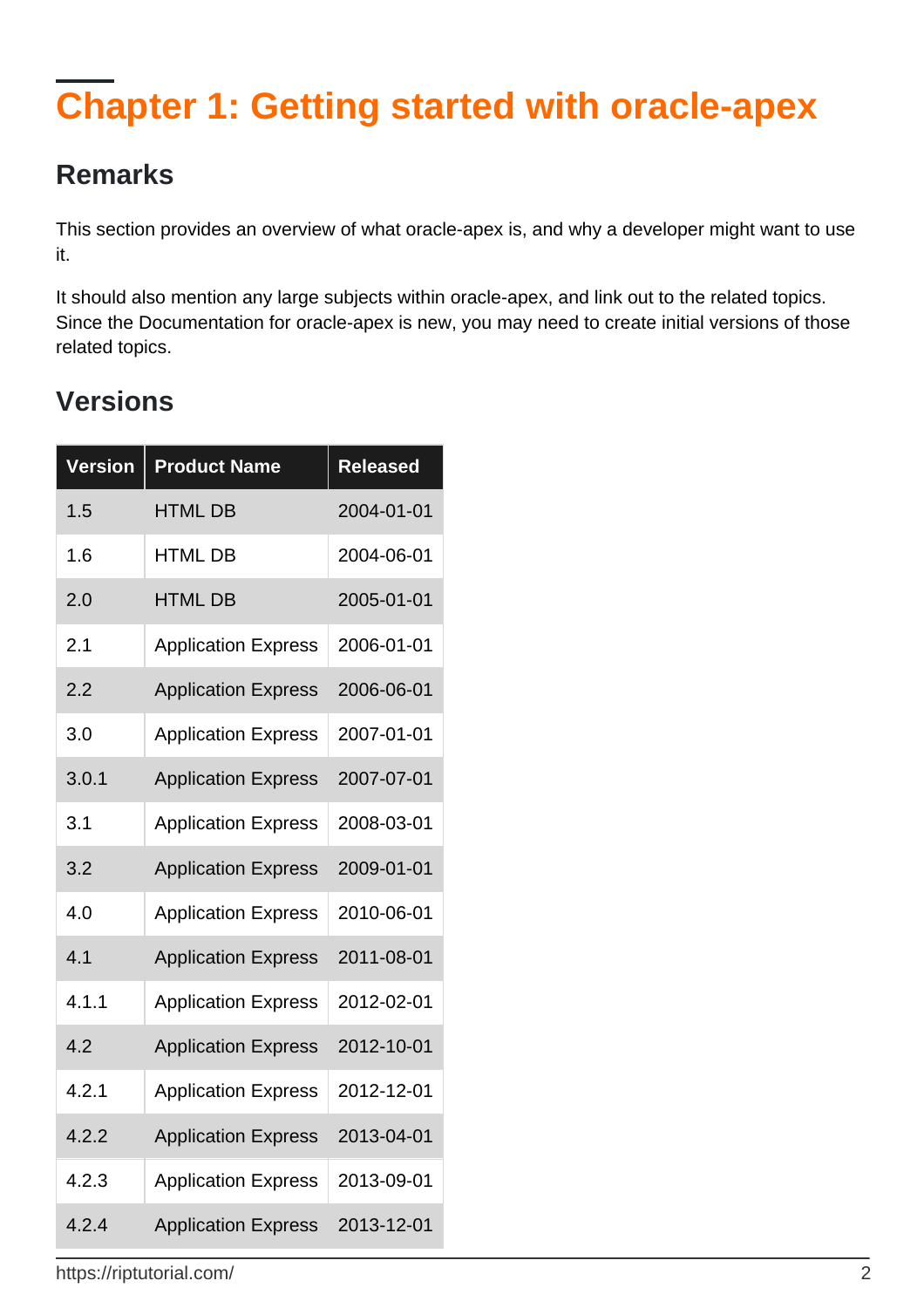| <b>Version</b> | <b>Product Name</b>        | <b>Released</b> |
|----------------|----------------------------|-----------------|
| 4.2.5          | <b>Application Express</b> | 2014-04-01      |
| 4.2.6          | <b>Application Express</b> | 2014-09-01      |
| 5.0            | <b>Application Express</b> | 2015-04-01      |
| 5.0.1          | <b>Application Express</b> | 2015-07-01      |
| 5.0.2          | <b>Application Express</b> | 2015-10-01      |
| 5.0.3          | <b>Application Express</b> | 2015-12-01      |
| 5.0.4          | <b>Application Express</b> | 2016-07-01      |
| 5.1.0          | <b>Application Express</b> | 2016-12-01      |
| 5.1.1          | <b>Application Express</b> | 2017-03-01      |
| 5.1.2          | <b>Application Express</b> | 2017-06-28      |

## <span id="page-4-0"></span>**Examples**

#### <span id="page-4-1"></span>**Installation or Setup**

When you install Oracle 11g or 12cR1, an older version of Apex is pre-installed. It is highly recommended to upgrade it to the latest version.

- 1. Go to [apex.oracle.com](https://apex.oracle.com) and download the latest version of Apex.
- 2. Follow the documentation for the specific version to install it.
- 3. Important Documentation Link for Recent Three Release
- 1. [Oracle Application Express Release 4.1](https://docs.oracle.com/cd/E23903_01/)
- 2. [Oracle Application Express Release 4.2](https://docs.oracle.com/cd/E37097_01/)
- 3. [Oracle Application Express Release 5](https://docs.oracle.com/cd/E59726_01/)
- 4. [Oracle Application Express Release 5.1](http://docs.oracle.com/database/apex-5.1/index.htm)
- 5. If you are Oracle Apex Developer then visit [Denes Kubicek Demo Application](https://apex.oracle.com/pls/otn/f?p=31517:101:103421273089966:::::) once which solves your many problems.

#### <span id="page-4-2"></span>**Apex.world**

Register at [apex.world](https://apex.world/ords/f?p=APEX_WORLD:HOME) today! apex.world is the center of everything APEX - jobs, tutorials, Twitter feeds, newsletters, plug-ins, and more!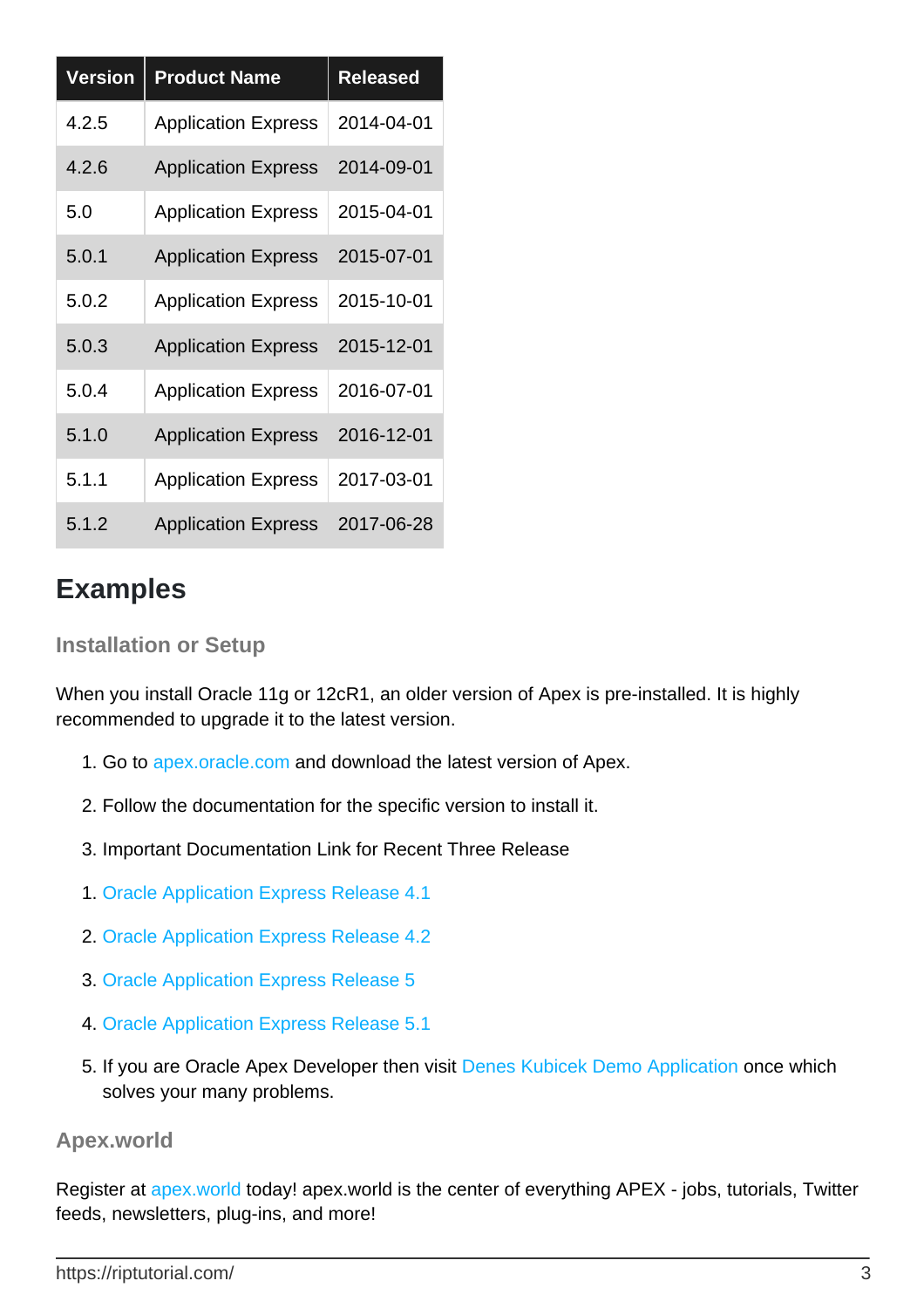#### <span id="page-5-0"></span>**Oracle Learning Library**

<span id="page-5-1"></span>[Oracle Learning Library](https://apexapps.oracle.com/pls/apex/f?p=44785:1:0) gives you idea about how to use oracle apex in Real world.

**Site Built With Apex**

[Site Built With Apex](https://www.builtwithapex.com/ords/f?p=BWA:LIST) which shows list of application built with Oracle application express.

<span id="page-5-2"></span>**Hello World application**

Steps to create "Hello, World!" application in Oracle Application Express:

- 1. Log in to your workspace.
- 2. Click Application Builder. Application Builder page opens.
- 3. Click Create. Page with 4 application types appears. Page contains short help text about each application type.
- 4. Click Desktop. Page with some application properties appears. Choose:
	- Schema: default database schema for the application.
	- $\bullet$   $_{\text{Name}}$ : the name of your application. By default it will be displayed in the page header on all pages.
	- $_{\text{Application: ID number, which have to be unique through all workspaces. By default}$ APEX suggests next free number.
	- Theme and Theme Style: define appearance of application pages.
- 5. Click Create Application. Application is ready to launch.
- 6. Click Run Application. Login page of your application appears.

Created desktop application have two pages by default: login page and Home page. Home page have restricted asccess, to see it enter login and password for your APEX workspace.

#### <span id="page-5-3"></span>**Try for free**

You can request free Oracle Application Express workspace on official site: [apex.oracle.com](https://apex.oracle.com/en/).

Read Getting started with oracle-apex online: [https://riptutorial.com/oracle-apex/topic/2759/getting](https://riptutorial.com/oracle-apex/topic/2759/getting-started-with-oracle-apex)[started-with-oracle-apex](https://riptutorial.com/oracle-apex/topic/2759/getting-started-with-oracle-apex)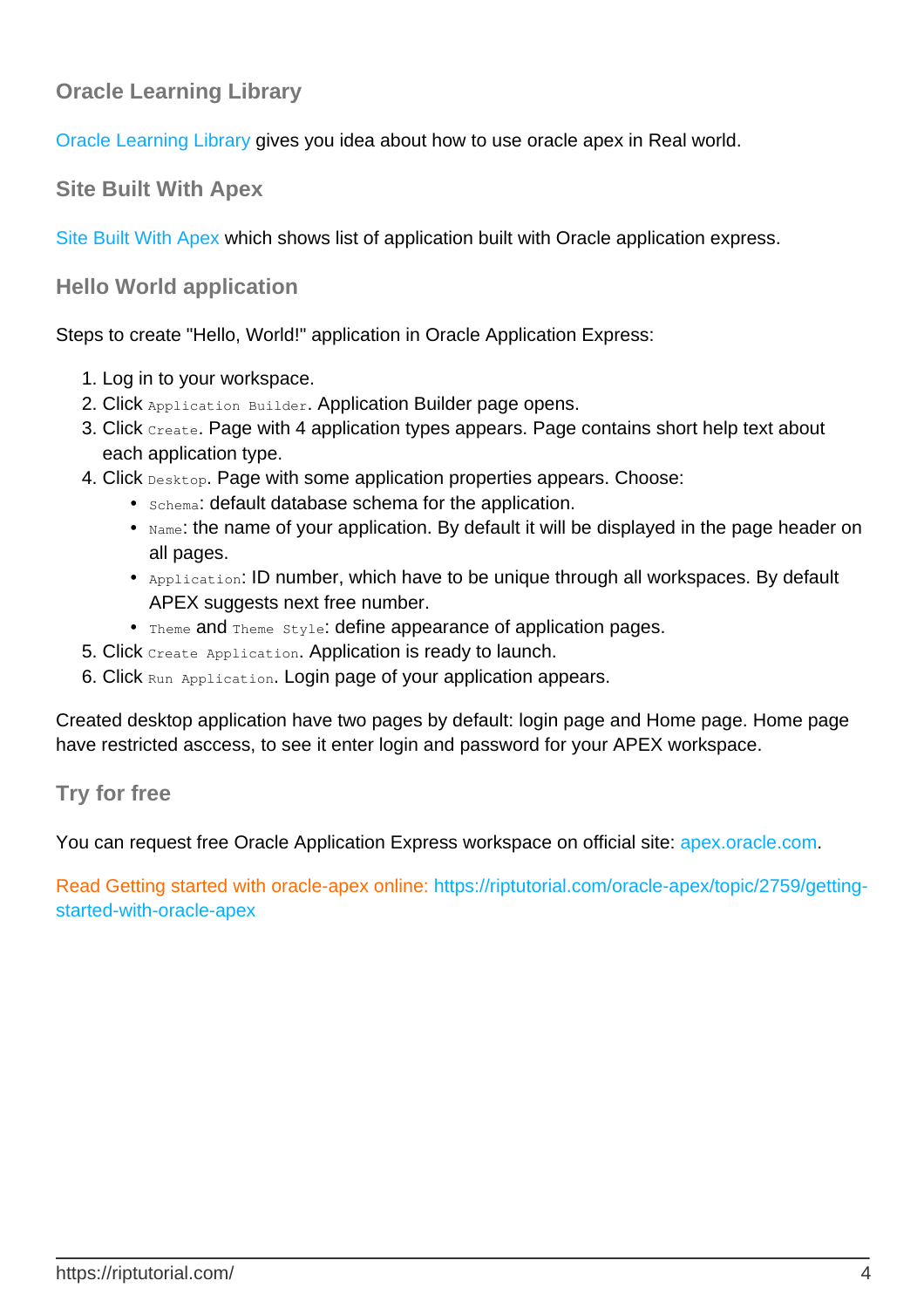# <span id="page-6-0"></span>**Chapter 2: Tabular Forms**

### <span id="page-6-1"></span>**Examples**

<span id="page-6-2"></span>**Process a Tabular Form**

When a tabular form is posted, the items in each record are available to PL/SQL code via the "APEX\_APPLICATION.G\_Fnn" arrays. G\_F01 corresponds to the first editable column, G\_F02 to the 2nd, and so on. For example, you can loop through each record and access the posted values for each field as follows:

```
FOR i IN 1..APEX_APPLICATION.G_F01.COUNT LOOP
 htp.p('Column A row '||I||' has a value of '||APEX_APPLICATION.G_F01(i));
 htp.p('Column B row '||I||' has a value of '||APEX_APPLICATION.G_F02(i));
END LOOP;
```
If the first column is a checkbox, only checkboxes that were checked will have an entry in the array:

```
FOR i IN 1..APEX_APPLICATION.G_F01.COUNT LOOP
  htp.p('Checkbox on row '||APEX_APPLICATION.G_F01(i)||' was checked');
  htp.p('Column B on that row has a value of '
        ||APEX_APPLICATION.G_F02(APEX_APPLICATION.G_F01(i)));
END LOOP;
```
Read Tabular Forms online:<https://riptutorial.com/oracle-apex/topic/3368/tabular-forms>